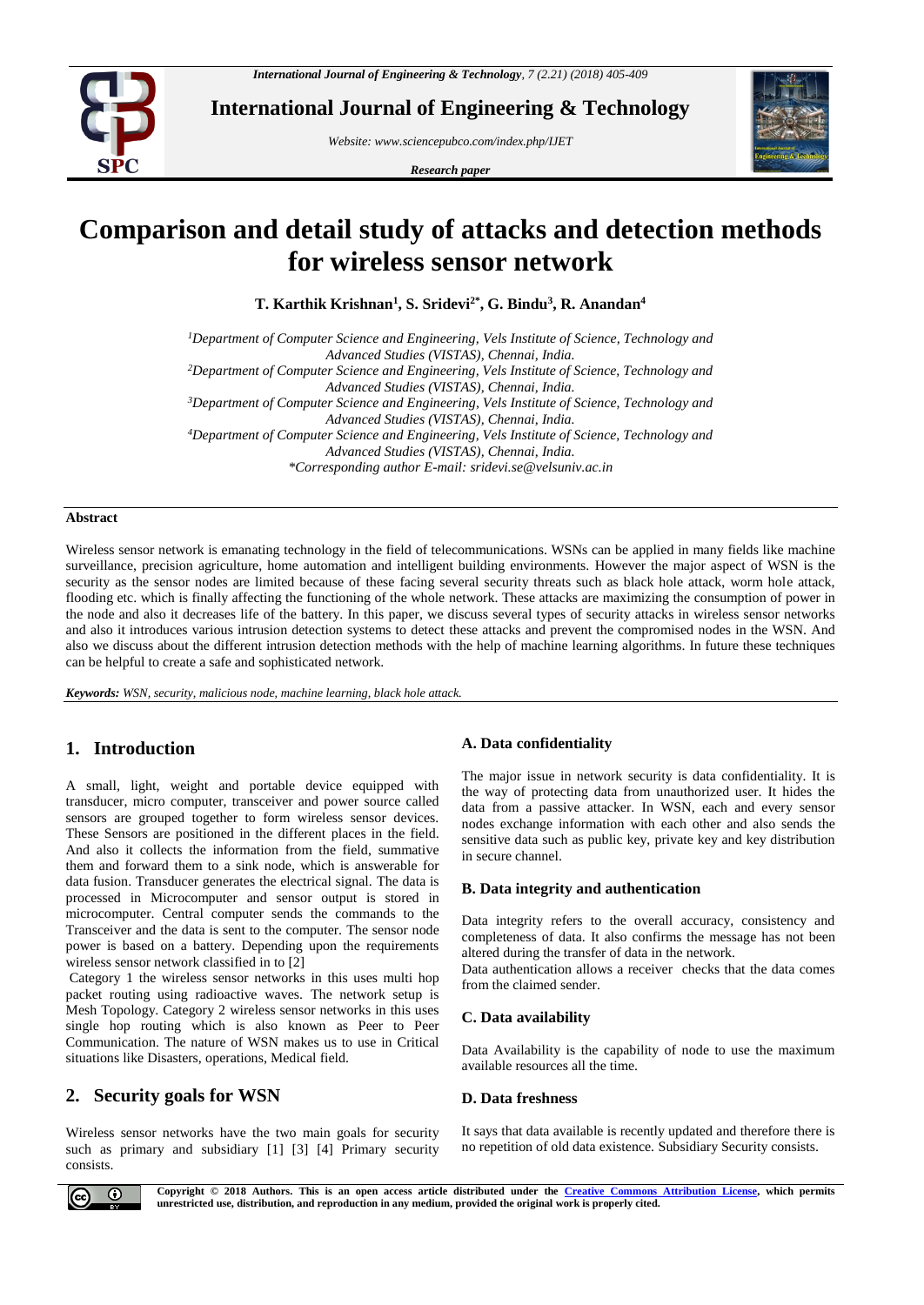#### **E. Self-organization**

In WSN the nodes keep moving leading often changes in network topologies. Therefore management of WSN is a challenging issue. Because of this, the sensor nodes should be always self organizing and self healing natured to handle different situations.

#### **F. Time synchronization**

Time synchronization among the executions is the one of the major task in WSN applications.

#### **G. Secure localization**

In WSN, the sensor nodes are automatically located and accurately deployed in wireless environment when there is displacement in sensors.

# **3. Security attacks in WSN**

An attacker in WSNs can be classified based on the following characteristics: targets, performance, and layers based technology.

# **A. Target-oriented attacks**

We classified passive and active attacks [3] [4] [5].

# **Passive attacks**

These attacks are generally opposition to confidentiality of data. An attacker looks for sensitive information and also monitors the traffic.

It analyzes the data packets, travelling and decrypts it. It also observes the authentication information. This types of attacks allows attacker to use the information of data file, without the knowledge of the user.

### **Active attacks**

These attacks takes active measures to control over the network. It changes the content of the data in the network. Some of the active attacks are replay, sink hole, spoofing, flooding, black hole, DoS attack, worm hole, Hello flood, lack of cooperation, man in middle attack, selective forwarding and false node.

### **B. Performance oriented attacks**

There are two types of performance oriented attacks outside attack and inside attack. [6] [7] [8].

### **Outside attacks**

It attacks using eaves dropping when there is a transmission of data and this data is transformed in to the network.

It consumes the resources of the network causing Denial of Service attack.

## **Inside attacks**

In military surveillance system inside attackers silently damages the network without knowledge of others. The attacks like change of data, eavesdropping, misrouting, dropping of packets are of inside attacks.

### **C. Layer-based technology attacks**

WSNs follows in layered based architecture. This layered form creates many types of attacks which is vulnerable to network.

Physical layer attacks on WSNs to jam the entire radio channel[9][10][11].It is more difficult to prevent .In which attacker send very high energy signals to block the radio channel and prevent sensor nodes from communicating.

#### **Data link layer attacks**

In data link layer, the wireless channel can be accessed and shared by multiple adjacent nodes. so that it affords abstraction of link to the above layer. The predefined protocol behavior can be purposely violated by the attacker such as drain out of source energy of packet, collision of packets occurs due to repeated retransmission of data packet[8] [11] [12].

### **Network layer attacks**

The network layer of WSNs is exposed to the many types of attacks, such as Dos attack, spoofing, sinkhole attack. DoS attacks completely disturb the routing information of the whole network. A sinkhole attack, compromise node produces a fake routes to attract the network and tries to create network traffic. It launches selective forwarding attack, acknowledge spoofing attack. In spoofing attack malicious node exactly behaves like legitimate node [13] [12] [16].

# **Transport layer attacks**

In this attacker try to over utilize the resources available .It loads to severe resource limitation for trusted nodes[9][16]

### **Application layer attacks**

In this types of attack, the attacker tries to transfer large volumes of data to the base station. In this way it consumes more network bandwidth and finally energy of the node will be reduced. So that malicious node can be easily enter [14] [17].

# **4. Intrusion detection systems in WSN**

In 1980, Intrusion Detection (ID) was established to detect the malicious nodes, two important types of intrusion detection systems (IDS) are Host intrusion detection systems (HIDS) and network intrusion detection systems (NIDS) [17]. Intrusion detection monitors the entire network and generates alarm when there is an intrusion in the network. In this section we describe the architecture of IDS in WSNs. Intrusion Detection System only detect the intrusion in WSN, it does not make any preventive action.

There are two distinct technologies of IDS:

#### **Network Intrusion Detection System (NIDS)**

These systems are designed to capture and analyze the entire packets circulating around the network. Therefore, the nodes can mutually check the network traffic.

### **Host Intrusion Detection Systems (HIDS)**

In this type of detection system follows one node and can observe the entire network. This system uses two types of informations in that individual node. First it observes all the ongoing tasks in the system and data traffic in that system.

In these systems it can only monitor the individual node in the network not an entire network. The IDS utilize two varieties of files which records activities in the system and data flow in and out of the particular node.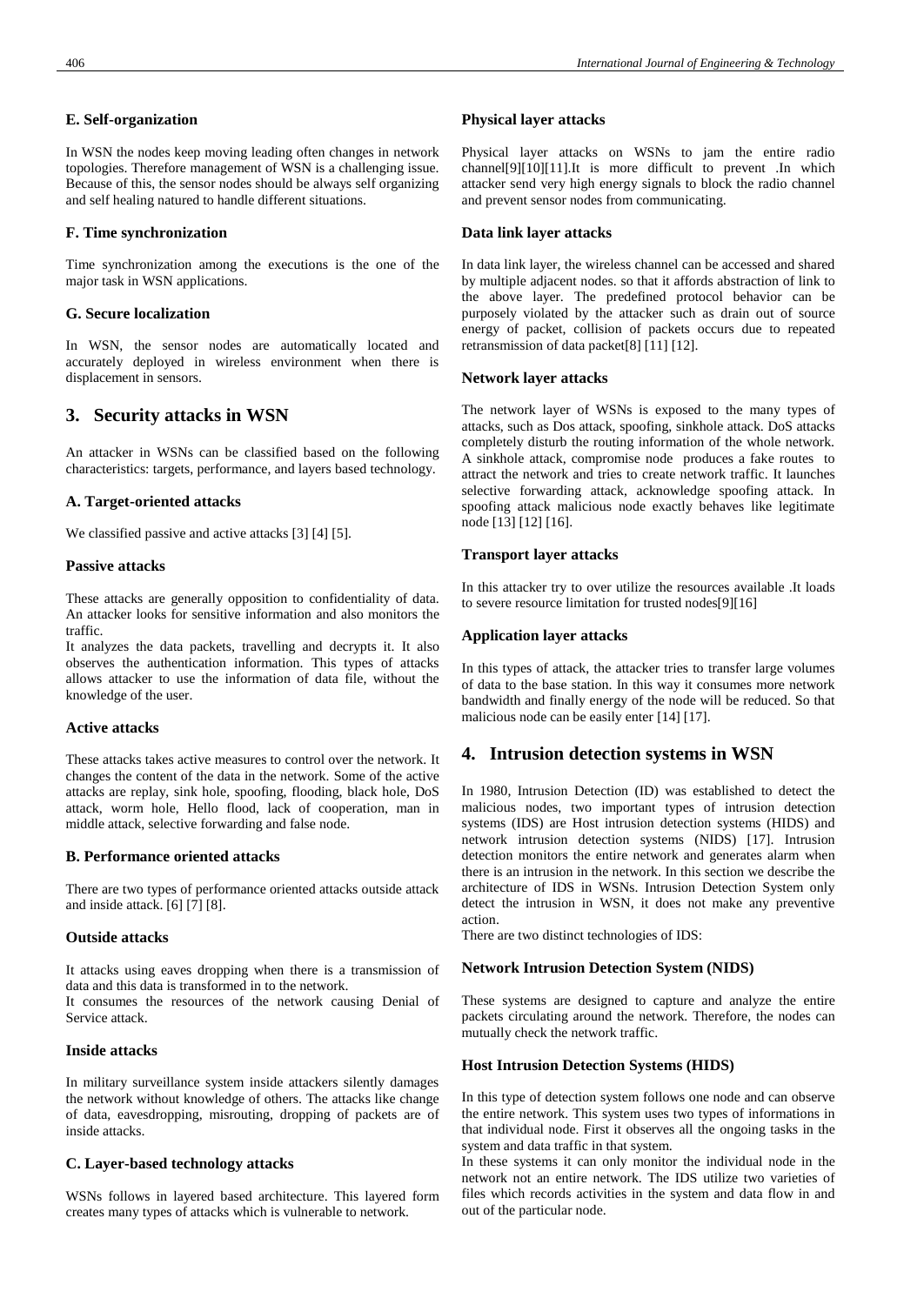## **5. Design of IDS in wireless sensor network**

Wireless sensor networks are vulnerable to attack. The sensor nodes are randomly distributed and data are captured in all directions and attacks come at any time and target any node. So to detect this attack is major task in the network. There are several possible IDS architectures such as standalone IDS, distributed and cooperative IDS and hierarchical IDS [27].

### **5.1. Adaptive IDS**

In this system, each individual node acts as standalone IDS and each node identifies intruder. There will not be any interaction between two nodes and hence not allowed to share information. In this system each node relays the duties of IDS.

#### **5.2. Distributed and cooperative IDS**

In this design of IDS each node detects and takes decision by itself. The entire node communicates each other to create a unique detection system. This type of IDS design is more convenient to work with flat network configuration than multilayer networks.

## **5.3. Hierarchical IDS**

In this network nodes are divided in to clusters. A leader (header) places an important role. The header is responsible for transfering data packets in the cluster. All the cluster head interact with base station for global IDS.

# **6. Related works**

#### **1. Weighted trust evaluation approach**

 The basing of forwarding behavior of a node trust on that node has been decided. If node sends wrong information that means its trust value is decreased. If the attacker compromise the base station it is very difficult to track the node. So that it is easy to identify the node unless it compromises the base station. This is possible by assuming base station is trusted. In fact, if the opponent gains control over base station, the intruder can attack easily.

The main critical problem is that assuming the sensor nodes functioning appropriately. If the number of compromising nodes is more than normal nodes, other malicious nodes are normal nodes, intermediate nodes are considered as malicious nodes. In this paper we try to identify the correct scheme for verifying efficiency of detection scheme.

#### **2. Ant colony based approach**

In this approach it is classified into two types. The first is to configuring the network and second is to identify the attacks and finding out the path of the data to reach the destination. In trust it consists four stages, cluster formation, Wireless sensor network is divided into different regions.

In a region G and node N is chosen and L indicates the parameters level of neighbor in the cluster. To avoid the flooding effect, only up to L level it's allowed to send hello messages. Only M neighbor list starts from N to L level.

After this cluster level identification starts first randomly, H1,H2,H3 are selected.

The resource of H1,H2,H3 are they compared with threshold value of resource. Hence a node with highest resource is then selected as head. The process repeated to identify the heads for the remaining clusters. Finally after this ant phenomenon is deployed in all clusters.

#### **3. Data mining based approach**

In this approach intrusion detection system based on online mining is anticipated in [20]. It takes wireless network data and applies the concept of data mining clustering technique, for the detection of peculiar manners in wireless data packets. Before reaching access points they capture network packets using hardware sensors, further analyzed to detect attacks. This explains how to detect intrusion without any training and detection rate.

#### **4. Agent based approach**

In the agent based approach [4] the author proposed a model to identify the abnormal behavior of a node by using Bayesian technique. It identifies the abnormal event pattern of sensors nodes in a large wireless distributed sensor networks.

#### **5. Trust based approach**

In this paper author used intrusion detection based on trust based value [22]. In this method each and every sensor node calculates serial trust and QOS trust values. These trust values are evaluated based on peer to peer communication are collected from sensor nodes. The trust of a node are calculated by header of each cluster. Finally, clusters are evaluated by base station. In this method stochastic petri nets model is developed for finding the trust values.

#### **6. Weak Hidden Markov Model Based Approach [WHMM]**

In this proposed approach, uses learning and training phase for identifying intrusion. It also uses scheme based on scoring and deviation alarm mechanism to find accuracy of WHMM.

#### **7. Neighbor based approach**

The intrusion dection method based on the neighbors proposed in[6], in this he explores that the behavior of neighbor nodes as the same because they are spatially closed to each other. The author implemented IDS, a small OS users packet delivery ratio and packet dropping ratio. To detect flooding attacks, they used TOSSIM simulator for implementation.

#### **8. Game theory based approach**

In this approach, a gaming theory based model is proposed for identifying intruder in wireless sensor network. Here the nodes are communicated using signaling game theory in wireless sensor networks. A Bayesian game is considered when there is an interaction between attacker and an independent node with the clear information.

#### **9. Swarm intelligence based method**

A network based on theoretical alerting game model used for finding intrusion in WSN is proposed in [8], in this method Dijikstra algorithm used to find the shortest path between the nodes.

# **10. Artificial neural network method**

ANN consist of two stages training and generalization in the first stage values of the inputs are read until an error is occurred or after specific number of times hence, learning, discussion boundaries in the network neural networks have the capability of reading the human brain behavior using unprocessed and simple expectations of human neurons. In generalization stage unprocessed input values are used to find out the out the output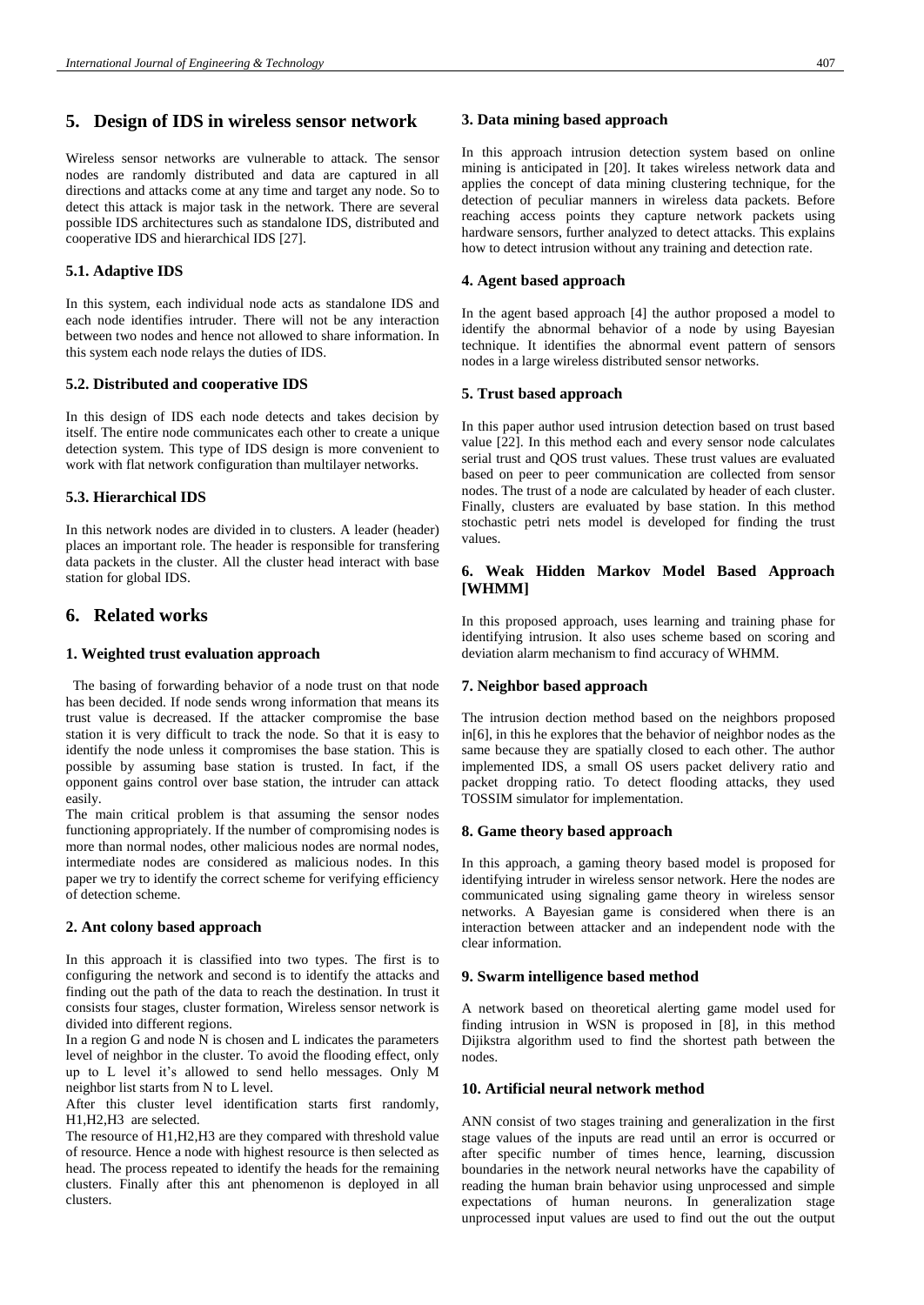using the processed ANN. This methodology is famous for it's efficiency, parallelism and noise tolerance [15].

## **11. Fuzzy logic system**

Challenges can intrude through DOS attacks which disturbs the service of wireless sensor network.DOS can be identified in any layer of wireless network [3][4]. Hence this is considered as an important issue in aspects of security for ad-hoc sensors network[5].Even after introducing strength cryptographic authentication methods DOS attacks may happens.[4] but these methods cannot be implemented in wireless sensor network due to lack of resource.DOS attacks however can be identified in wireless sensor networks using MAC protocol which is designed by using fuzzy logic system[6].and HIIDS(hybrid intrusion detection system)[7].This system can easily identified attacks.

# **12. SVM approach**

This approach explains the use of complex algorithm like neural networks implementing in real time not only theoretically and mathematically.

## **13. GSA: An algorithm based on newton theory of gravitation**

Gravitational search algorithm is based on law of neutron in physics. In this method masses are compared as agents. The gravitational force is responsible agent for which the mass value is high and hence considered as the best global solution.

## **14. IWD: Intelligent water drops algorithm**

IWD is an optimized approach swarm based algorithm .This algorithm works according to the behavior of water drops and soil of river bed.

This implementation in many problems like travelling salesman problem, n-queen puzzle, multiple knapsack etc.

#### **15.Adapative neuro fuzzy interference system**

The adaptive Neuro Fuzzy Interference System[ANFIS] classifier is used to detect the dropping of packets in wireless sensor networks. This Adaptive neuro fuzzy classifier used to detect the normal and abnormal activities in wireless sensor network in a binary form. In adaptive neuro fuzzy classifier is a kind of neural network based on sujeno fuzzy interference system.

It is an efficient and optimal way of detecting abnormal nodes.

#### **16. Radial bias fuzzy interference system**

This paper contributes a individual node based on a Radial Basis Function neural network. This function helps to detect compromised node in an effective manner. It uses the trained data for detecting malicious nodes. These data further tested experimentally on different types of attacks. These results propose that IDS training on data is not only effective in detecting intrusions, but also predict the malicious node accurately.

| VII Comparative study of Recent ID Schemes              |                                                                                                                                                                                                  |                                                                                                     |                                                                                                                |
|---------------------------------------------------------|--------------------------------------------------------------------------------------------------------------------------------------------------------------------------------------------------|-----------------------------------------------------------------------------------------------------|----------------------------------------------------------------------------------------------------------------|
| <b>Existing IDS</b>                                     | Strength                                                                                                                                                                                         | Flaws                                                                                               | <b>Future Extent</b>                                                                                           |
| Semantic<br>IDS[28]                                     | 1) Agent is capable of storing all the domain<br>information in memory                                                                                                                           | 1) Mapping of security details, will<br>sensors data is unclear.<br>2) Decision making is not clear | Algorithms can be<br>developed with complex security ontology.                                                 |
| Simple Learning<br>Automata<br>based IDS [29]           | 1) Distributed nature effecting the remaining<br>nodes, if a node has been effected                                                                                                              | Increase the computational complexity<br>because often changing in network<br>topology.             | S-LAID can be tested in all the domains of<br>sensor network.                                                  |
| <b>Location Aware</b><br><b>Trust</b><br>based IDS [30] | 1) Ranking -based monitoring levels to detect<br>and isolated malicious nodes.<br>2) Identifying location increases integrity                                                                    | It consumes more energy.                                                                            | Location verification<br>can be explained in detail                                                            |
| <b>Isolation Table</b><br>based IDS                     | It works efficiently in terms of live nodes to<br>prevent attacks and accuracy in transmission                                                                                                   | The intruder passes easily when there is<br>less number of nodes.                                   | Abnormal node detection technique can be<br>extended.                                                          |
| Ranger based<br>IDS [35]                                | 1) Using unique nodes it is not possible to<br>attack by an intruder.<br>2) Energy-efficient manner.                                                                                             | It mainly based on Sybil attack.                                                                    | To improve the performance further it is<br>implemented<br>through standard<br>protocols (e.g. Zigbee)         |
| Hierarchical<br>Overlay Design<br>based IDS [31]        | 1) For a large<br>geographical area the values of Reliability,<br>efficiency and<br>effectiveness are high                                                                                       | 1) Intruder can reach route area where<br>the nodes are not subjected to capturing.                 | Nodes can identified by using election<br>procedure algorithm.                                                 |
| Hybrid IDS [32]                                         | 1) Detection rate is high<br>2) Accuracy is high<br>3) Decision making is simple<br>2) By electing cluster head it reduces the<br>energy consumption and increases the lifetime<br>of a network. | In anomaly detection the performance<br>can be detected only through manually                       | For better performance and flexibility it uses<br>feature selection and rule based approach in<br>data mining. |
| Weighted Trust<br>Evaluation<br>based IDS [33]          | 1)It detects malicious nodes accurately with a<br>short time.                                                                                                                                    | It increases misdetection rate                                                                      | To improve the performance of the system the<br>detailed analysis further to be done.                          |
| Dynamic<br>Model of<br>IDS[34]                          | 1) It increases life time of the network stability<br>and robustness<br>2) It increases the flexibility of the entire<br>system                                                                  | 1) It takes more time for detecting<br>intrusions.<br>2) It consumes more energy                    | To guarantee the perfectness of the model it<br>can be tested with real life applications                      |

# **7. Conclusions**

This paper describes how protect a wireless sensor networks and it challenges to secure the data. This paper focuses on the different

types of security attacks in WSN, description of intrusion detection systems (IDS), and examines different methods of intrusion detection in WSN. The detection of intrusion in a wireless sensor network automatically reduces the consumption of energy in nodes and unwanted transmissions, thereby increasing